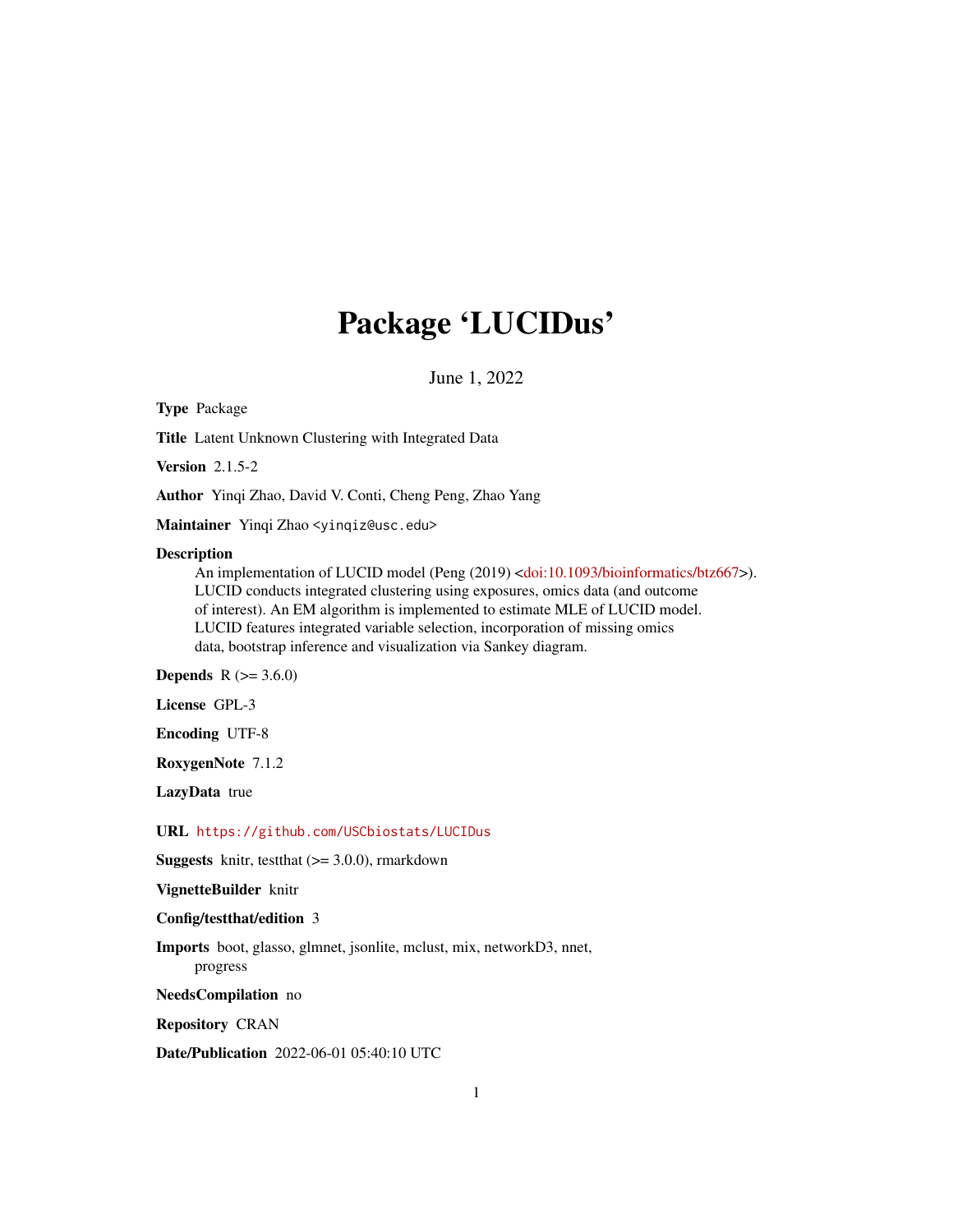# <span id="page-1-0"></span>R topics documented:

| Index | 16 |
|-------|----|
|       |    |
|       |    |
|       |    |
|       |    |
|       |    |
|       |    |
|       |    |
|       |    |
|       |    |
|       |    |
|       |    |
|       |    |

<span id="page-1-1"></span>boot.lucid *Inference of LUCID model based on bootstrap resampling*

# Description

Generate R bootstrap replicates of LUCID parameters and derive confidence interval (CI) base on bootstrap. Bootstrap replicates are generated based on nonparameteric resampling, implemented by ordinary method of codeboot::boot function.

#### Usage

boot.lucid(G, Z, Y, CoG = NULL, CoY = NULL, model, conf = 0.95, R = 100)

# Arguments

| G     | Exposures, a numeric vector, matrix, or data frame. Categorical variable should<br>be transformed into dummy variables. If a matrix or data frame, rows represent<br>observations and columns correspond to variables.    |
|-------|---------------------------------------------------------------------------------------------------------------------------------------------------------------------------------------------------------------------------|
| Ζ     | Omics data, a numeric matrix or data frame. Rows correspond to observations<br>and columns correspond to variables.                                                                                                       |
| γ     | Outcome, a numeric vector. Categorical variable is not allowed. Binary outcome<br>should be coded as 0 and 1.                                                                                                             |
| CoG   | Optional, covariates to be adjusted for estimating the latent cluster. A numeric<br>vector, matrix or data frame. Categorical variable should be transformed into<br>dummy variables.                                     |
| CoY   | Optional, covariates to be adjusted for estimating the association between latent<br>cluster and the outcome. A numeric vector, matrix or data frame. Categorical<br>variable should be transformed into dummy variables. |
| model | A LUCID model fitted by est. lucid.                                                                                                                                                                                       |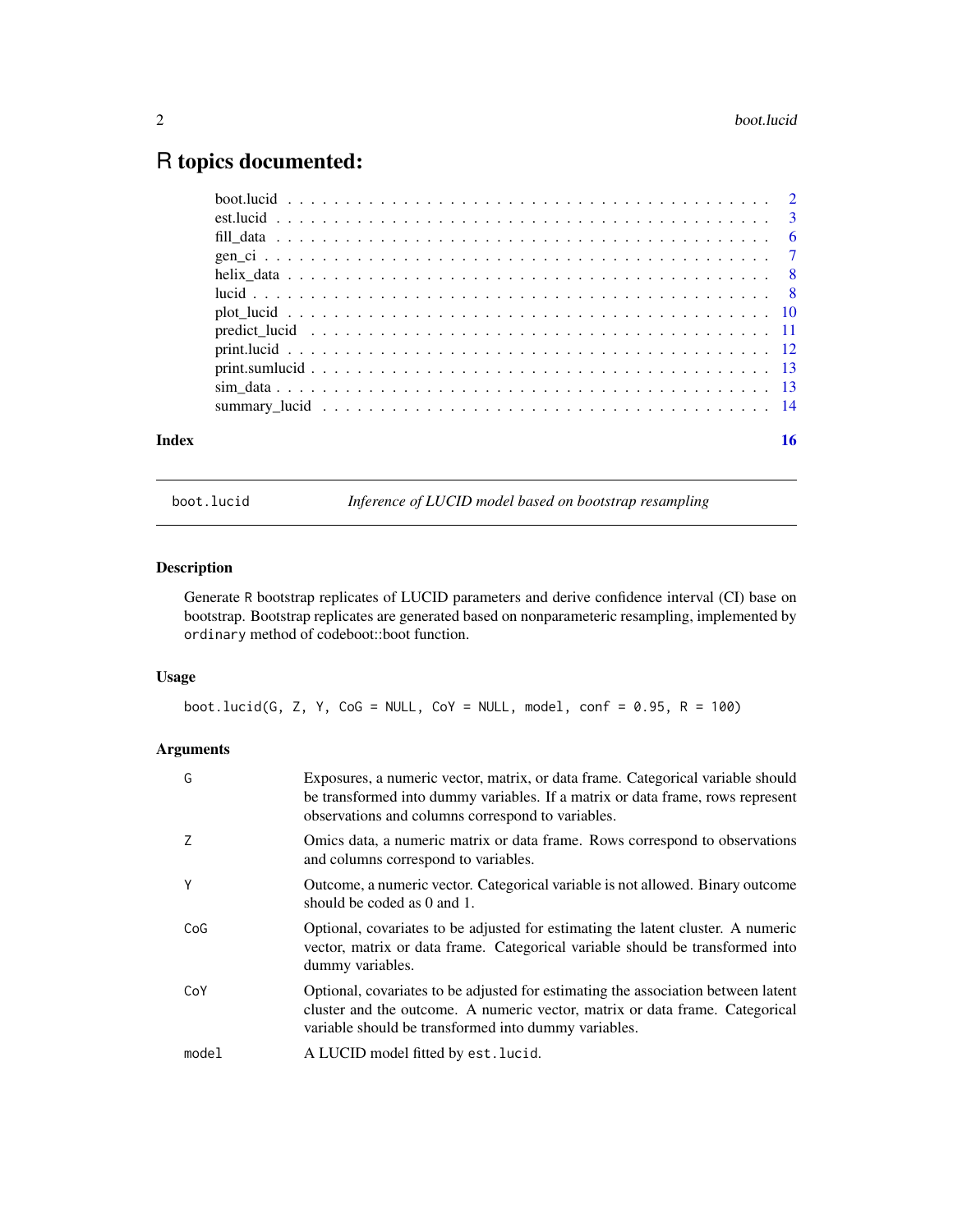#### <span id="page-2-0"></span>est.lucid 3

| conf | A numeric scalar between 0 and 1 to specify confidence level(s) of the required<br>$interval(s)$ .                                                                                                                                                                                                                         |
|------|----------------------------------------------------------------------------------------------------------------------------------------------------------------------------------------------------------------------------------------------------------------------------------------------------------------------------|
| R    | An integer to specify number of bootstrap replicates for LUCID model. If fea-<br>sible, it is recommended to set $R > 1000$ . However, the convergence speed of<br>LUCID varies greatly depending on data. If it takes very long time to run 1000<br>replicates, it is recommend to set smaller values for R, such as 200. |

#### Value

A list, containing the following components:

| beta      | effect estimate for each exposure                                     |
|-----------|-----------------------------------------------------------------------|
| mu        | cluster-specific mean for each omics feature                          |
| gamma     | effect estiamte for the association btween latent cluster and outcome |
| bootstrap | The boot object returned by boot: boot                                |

# Examples

```
## Not run:
# use simulated data
G <- sim_data$G
Z <- sim_data$Z
Y_normal <- sim_data$Y_normal
# fit lucid model
fit1 <- est.lucid(G = G, Z = Z, Y = Y normal, family = "normal", K = 2,
seed = 1008)
# conduct bootstrap resampling
boot1 <- boot.lucid(G = G, Z = Z, Y = Y_normal, model = fit1, R = 100)
# check distribution for bootstrap replicates of the variable of interest
plot(boot1$bootstrap, 1)
# use 90% CI
boot2 <- boot.lucid(G = G, Z = Z, Y = Y normal, model = fit1, R = 100, conf = 0.9)
## End(Not run)
```
<span id="page-2-1"></span>est.lucid *Fit LUCID model to conduct integrated clustering*

# Description

The Latent Unknown Clustering with Integrated Data (LUCID) performs integrative clustering using multi-view data. LUCID model is estimated via EM algorithm for model-based clustering. It also features variable selection, integrated imputation, bootstrap inference and visualization via Sankey diagram.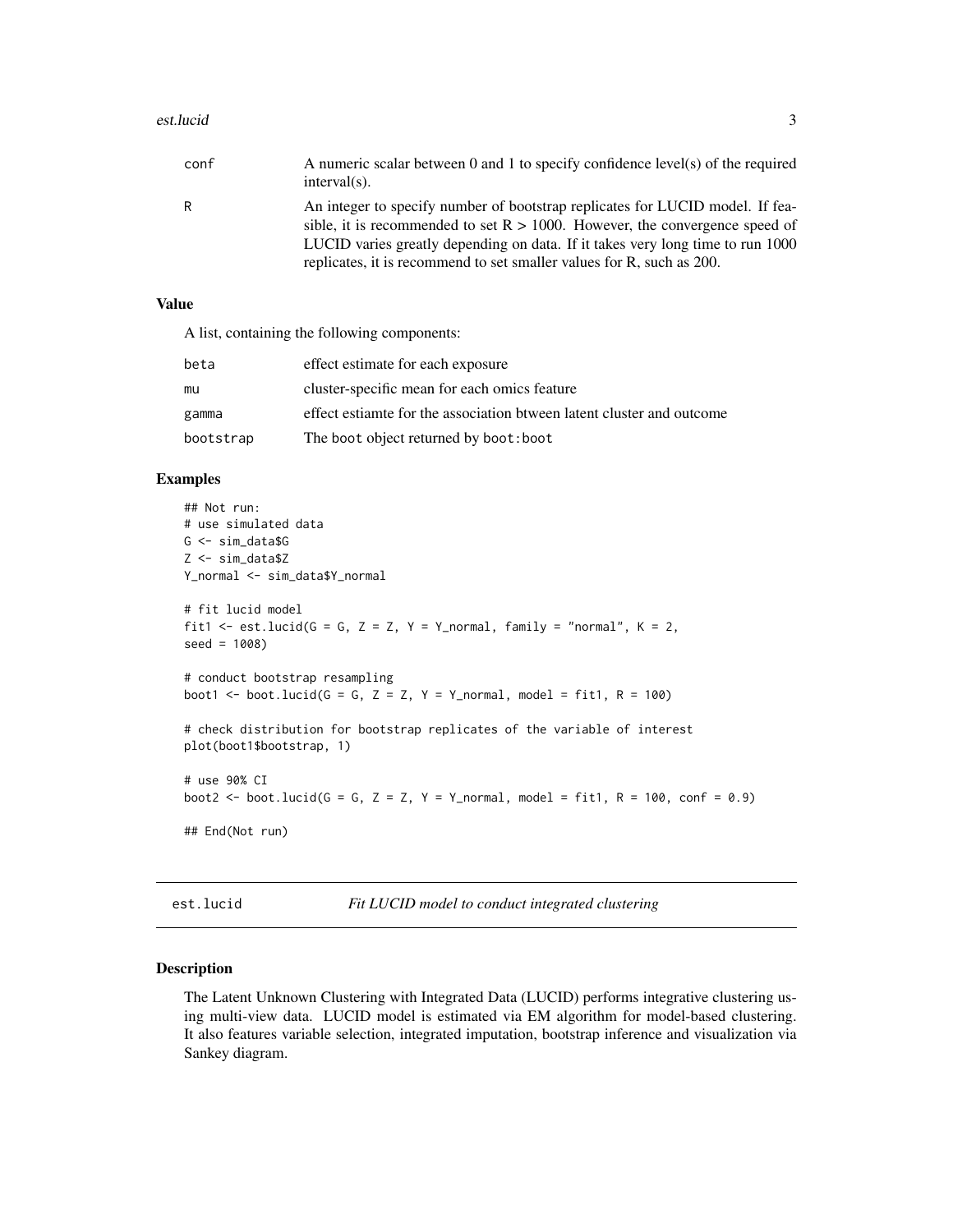# Usage

```
est.lucid(
  G,
  Z,
  Y,
  CoG = NULL,CoY = NULL,K = 2,family = c("normal", "binary"),
  useY = TRUE,tol = 0.001,max\_itr = 1000,
  max_tot.itr = 10000,
  Rho_G = 0,
  Rho_Z_M = 0,
  Rho_Z_Cov = 0,
  modelName = "VVV",
  seed = 123,
  init_impute = c("mclust", "lod"),
  init_par = c("mclust", "random"),
  verbose = FALSE
\mathcal{L}
```
# Arguments

| G       | Exposures, a numeric vector, matrix, or data frame. Categorical variable should<br>be transformed into dummy variables. If a matrix or data frame, rows represent<br>observations and columns correspond to variables.    |
|---------|---------------------------------------------------------------------------------------------------------------------------------------------------------------------------------------------------------------------------|
| Z       | Omics data, a numeric matrix or data frame. Rows correspond to observations<br>and columns correspond to variables.                                                                                                       |
| Y       | Outcome, a numeric vector. Categorical variable is not allowed. Binary outcome<br>should be coded as 0 and 1.                                                                                                             |
| CoG     | Optional, covariates to be adjusted for estimating the latent cluster. A numeric<br>vector, matrix or data frame. Categorical variable should be transformed into<br>dummy variables.                                     |
| CoY     | Optional, covariates to be adjusted for estimating the association between latent<br>cluster and the outcome. A numeric vector, matrix or data frame. Categorical<br>variable should be transformed into dummy variables. |
| К       | Number of latent clusters. An integer greater or equal to 2. User can use lucid<br>to determine the optimal number of latent clusters.                                                                                    |
| family  | Distribution of outcome. For continuous outcome, use "normal"; for binary<br>outcome, use "binary". Default is "normal".                                                                                                  |
| useY    | Flag to include information of outcome when estimating the latent cluster. De-<br>fault is TRUE.                                                                                                                          |
| tol     | Tolerance for convergence of EM algorithm. Default is 1e-3.                                                                                                                                                               |
| max_itr | Max number of iterations for EM algorithm.                                                                                                                                                                                |

<span id="page-3-0"></span>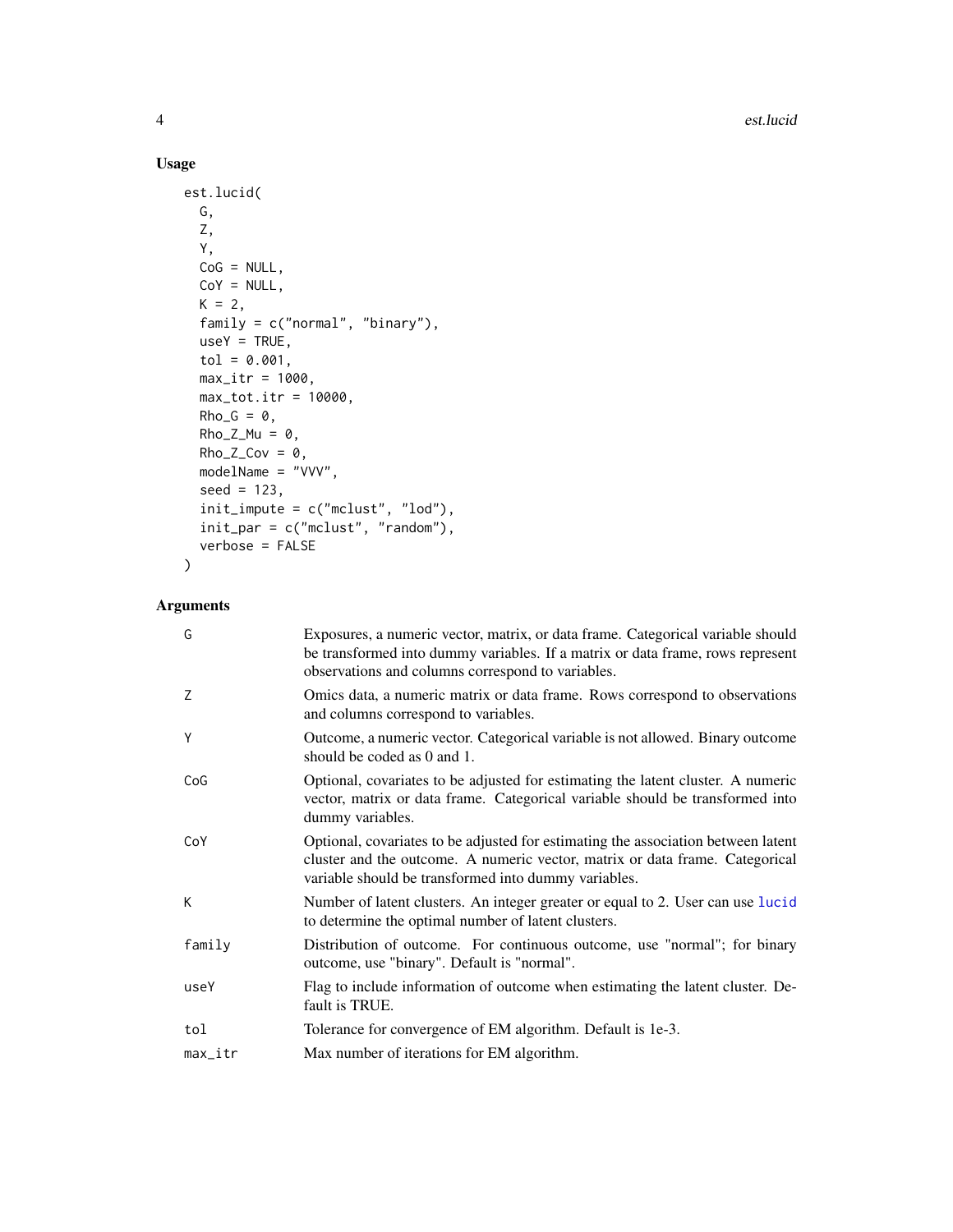est.lucid 5

| max_tot.itr | Max number of total iterations for est. lucid function. est. lucid may con-<br>duct EM algorithm for multiple times if the algorithm fails to converge.                                                                                                                                                                                                                          |
|-------------|----------------------------------------------------------------------------------------------------------------------------------------------------------------------------------------------------------------------------------------------------------------------------------------------------------------------------------------------------------------------------------|
| $Rho_G$     | A scalar. Penalty to conduct LASSO regularization and obtain a sparse estima-<br>tion for effect of exposures. If user wants to tune the penalty, use the wrapper<br>function lucid                                                                                                                                                                                              |
| Rho_Z_Mu    | A scalar. Penalty to conduct LASSO regularization and obtain a sparse estima-<br>tion of cluster-specific mean for omics data. If user wants to tune the penalty,<br>use the wrapper function lucid                                                                                                                                                                              |
| Rho_Z_Cov   | A scalar. Penalty to conduct graphic LASSO regularization and obtain a sparse<br>estimation of cluster-specific variance-covariance matrices for omics data. If<br>user wants to tune the penalty, use the wrapper function lucid                                                                                                                                                |
| modelName   | The variance-covariance structure for omics data. See mclust:: mclustModelNames<br>for details.                                                                                                                                                                                                                                                                                  |
| seed        | An integer to initialize the EM algorithm or imputing missing values. Default is<br>123.                                                                                                                                                                                                                                                                                         |
| init_impute | Method to initialize the imputation of missing values in LUCID. "mclust" will<br>use mclust: imputeData to implement EM Algorithm for Unrestricted General<br>Location Model to impute the missing values in omics data; lod will initialize<br>the imputation via relacing missing values by LOD / sqrt(2). LOD is determined<br>by the minimum of each variable in omics data. |
| init_par    | Method to initialize the EM algorithm. "mclust" will use mclust model to ini-<br>tialize parameters; "random" initialize parameters from uniform distribution.                                                                                                                                                                                                                   |
| verbose     | A flag indicates whether detailed information for each iteration of EM algorithm<br>is printed in console. Default is FALSE.                                                                                                                                                                                                                                                     |

# Value

A list which contains the several features of LUCID, including:

| pars       | Estimates of parameters of LUCID, including beta (effect of exposure), mu<br>(cluster-specific mean for omics data), sigma (cluster-specific variance-covariance<br>matrix for omics data) and gamma (effect estimate of association between latent<br>cluster and outcome) |
|------------|-----------------------------------------------------------------------------------------------------------------------------------------------------------------------------------------------------------------------------------------------------------------------------|
| К          | Number of latent cluster                                                                                                                                                                                                                                                    |
| modelName  | Geometric model to estiamte variance-covariance matrix for omics data                                                                                                                                                                                                       |
| likelihood | The log likelihood of the LUCID model                                                                                                                                                                                                                                       |
| post.p     | Posterior inclusion probability (PIP) for assigning observation i to latent cluster                                                                                                                                                                                         |
| 7          | If missing values are observed, this is the complet dataset for omics data with<br>missing values imputed by LUCID                                                                                                                                                          |

# References

Cheng Peng, Jun Wang, Isaac Asante, Stan Louie, Ran Jin, Lida Chatzi, Graham Casey, Duncan C Thomas, David V Conti, A Latent Unknown Clustering Integrating Multi-Omics Data (LUCID) with Phenotypic Traits, Bioinformatics, btz667, https://doi.org/10.1093/bioinformatics/btz667.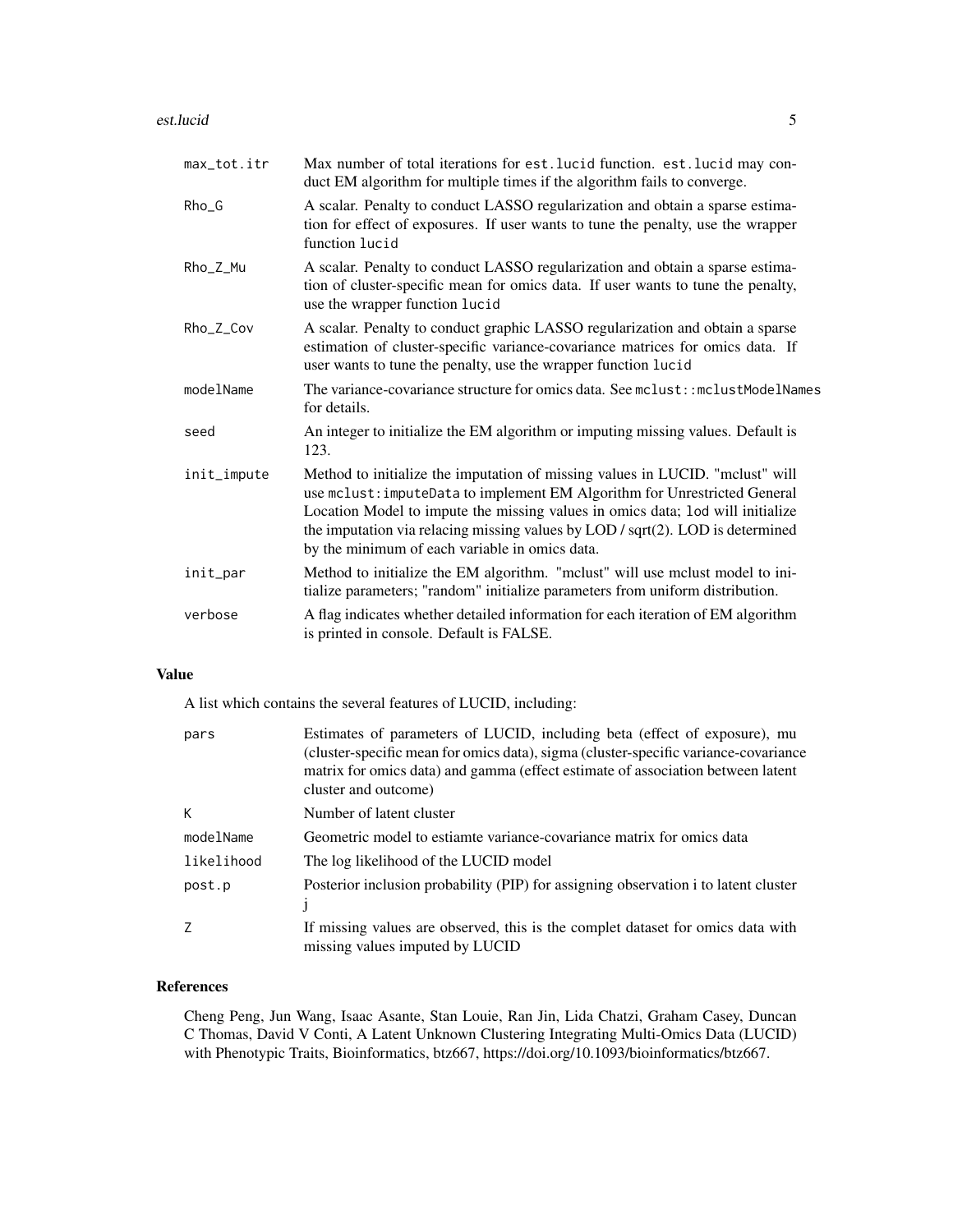#### Examples

```
## Not run:
# use simulated data
G <- sim_data$G
Z \le - \sin \thetaata$Z
Y_normal <- sim_data$Y_normal
Y_binary <- sim_data$Y_binary
cov <- sim_data$Covariate
# fit LUCID model with continuous outcome
fit1 \le est.lucid(G = G, Z = Z, Y = Y_normal, family = "normal", K = 2,
seed = 1008)
# fit LUCID model with block-wise missing pattern in omics data
Z_miss_1 <- Z
Z_miss_1[sample(1:nvw(Z), 0.3 * nrow(Z)), ] \leq Nfit2 \leq est.lucid(G = G, Z = Z_miss_1, Y = Y_normal, family = "normal", K = 2)
# fit LUCID model with sporadic missing pattern in omics data
Z_miss_2 <- Z
index <- arrayInd(sample(length(Z_miss_2), 0.3 * length(Z_miss_2)), dim(Z_miss_2))
Z_miss_2[index] <- NA
# initialize imputation by imputing
fit3 \le est.lucid(G = G, Z = Z_miss_2, Y = Y_normal, family = "normal",
K = 2, seed = 1008, init_impute = "lod")
LOD
# initialize imputation by mclust
fit4 \le est.lucid(G = G, Z = Z_miss_2, Y = Y, family = "normal", K = 2,
seed = 123, init\_impute = "mclust")# fit LUCID model with binary outcome
fit5 \leq est.lucid(G = G, Z = Z, Y = Y_binary, family = "binary", K = 2,
seed = 1008)
# fit LUCID model with covariates
fit6 \le est.lucid(G = G, Z = Z, Y = Y_binary, CoY = cov, family = "binary",
K = 2, seed = 1008)
# use LUCID model to conduct integrated variable selection
# select exposure
fit6 \leq est.lucid(G = G, Z = Z, Y = Y_normal, CoY = NULL, family = "normal",
K = 2, seed = 1008, Rho<sub>-G</sub> = 0.1)
# select omics data
fit7 <- est.lucid(G = G, Z = Z, Y = Y_normal, CoY = NULL, family = "normal",K = 2, seed = 1008, Rho_Z_Mu = 90, Rho_Z_Cov = 0.1, init_par = "random")
```
## End(Not run)

fill\_data *Impute missing data by optimizing the likelihood function*

<span id="page-5-0"></span>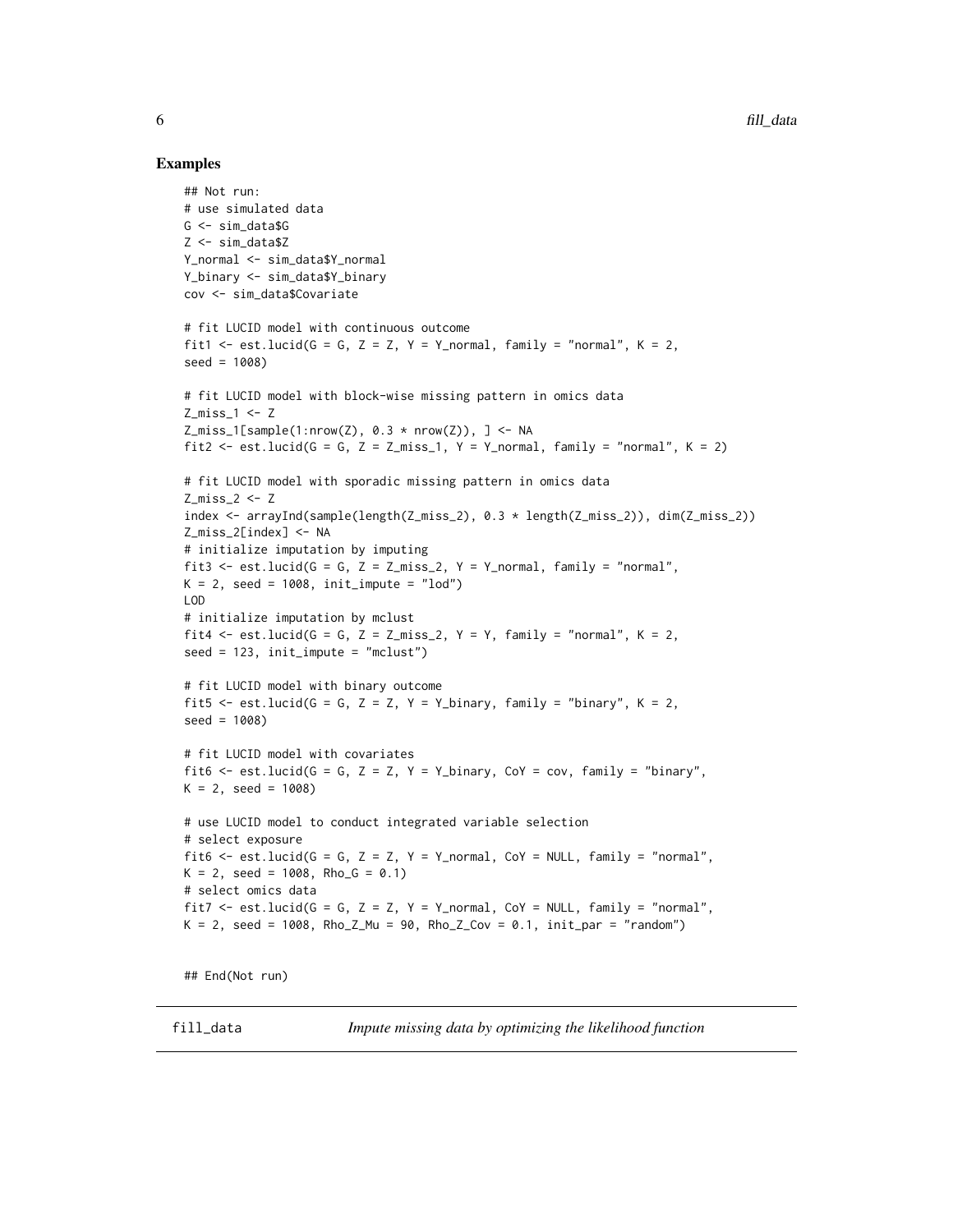#### <span id="page-6-0"></span>gen\_ci 7 and 2012 1 and 2012 1 and 2012 1 and 2012 1 and 2012 1 and 2012 1 and 2012 1 and 2012 1 and 2012 1 and 201

# Description

Impute missing data by optimizing the likelihood function

### Usage

fill\_data(obs, mu, sigma, p, index)

# Arguments

| a vector of length M                                                               |
|------------------------------------------------------------------------------------|
| a matrix of size M x K                                                             |
| a matrix of size $M \times M \times K$                                             |
| a vector of length K                                                               |
| a vector of length M, indicating whether a value is missing or not in the raw data |
|                                                                                    |

# Value

an observation with updated imputed value

gen\_ci *generate bootstrp ci (normal, basic and percentile)*

# Description

generate bootstrp ci (normal, basic and percentile)

#### Usage

 $gen\_ci(x, conf = 0.95)$ 

# Arguments

| $\mathsf{x}$ | an object return by boot function                                                                  |
|--------------|----------------------------------------------------------------------------------------------------|
| conf         | A numeric scalar between 0 and 1 to specify confidence level(s) of the required<br>$interval(s)$ . |

# Value

a matrix, the first column is t0 statistic from original model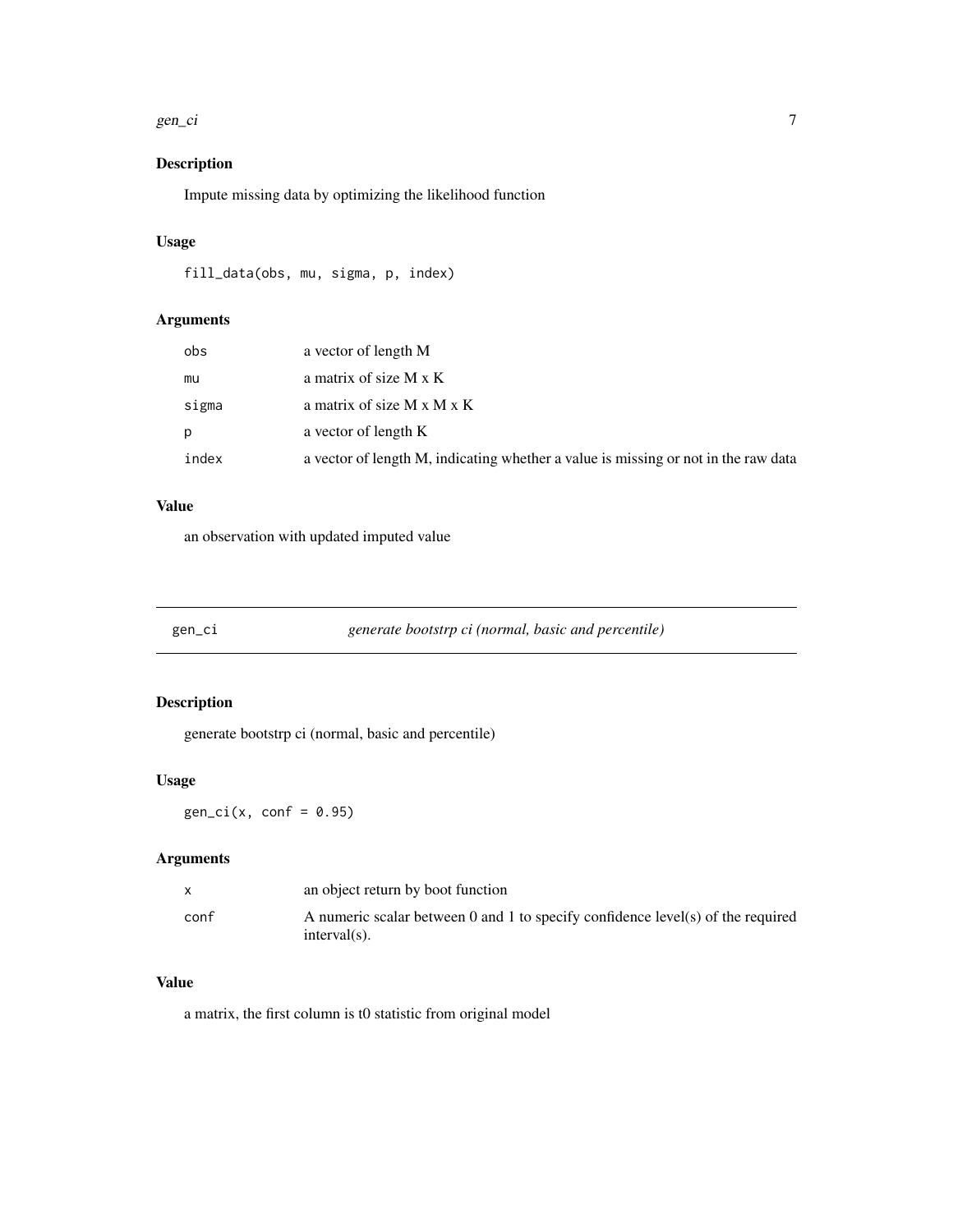<span id="page-7-0"></span>

#### Description

The Human Early-Life Exposome (HELIX) project is multi-center research project that aims to characterize early-life environmental exposures and associate these with omics biomarkers and child health outcomes (Vrijheid, 2014. doi: 10.1289/ehp.1307204). We used a subset of HELIX data from Exposome Data Challenge 2021 (hold by ISGlobal) as an example to illustrate LUCID model.

#### Usage

helix\_data

#### Format

A list with 4 matrices corresponding to exposures (G), omics data (Z), outcome (Y) and covariates (CoY)

exposure 8 variables, representing children/maternal exposure to environmental pollutants

omics 10 proteins

outcome A continuous outcome for BMI-z score based on WHO standard, A binary outcome for body mass index categories at 6-11 years old based on WHO reference (0: Thinness or Normal; 1: Overweight or Obese)

covariate 3 covariates including mother's bmi, child sex, maternal age

<span id="page-7-1"></span>

lucid *A wrapper function to perform model selection for LUCID*

#### Description

Given a grid of K and L1 penalties (incluing Rho\_G, Rho\_Z\_mu and Rho\_Z\_Cov), fit LUCID model over all combinations of K and L1 penalties to determine the optimal penalty.

#### Usage

```
lucid(
  G,
  Z,
  Y,
 CoG = NULL,
  CoY = NULL,
  family = "normal",
  useY = TRUE,K = 2:5,
```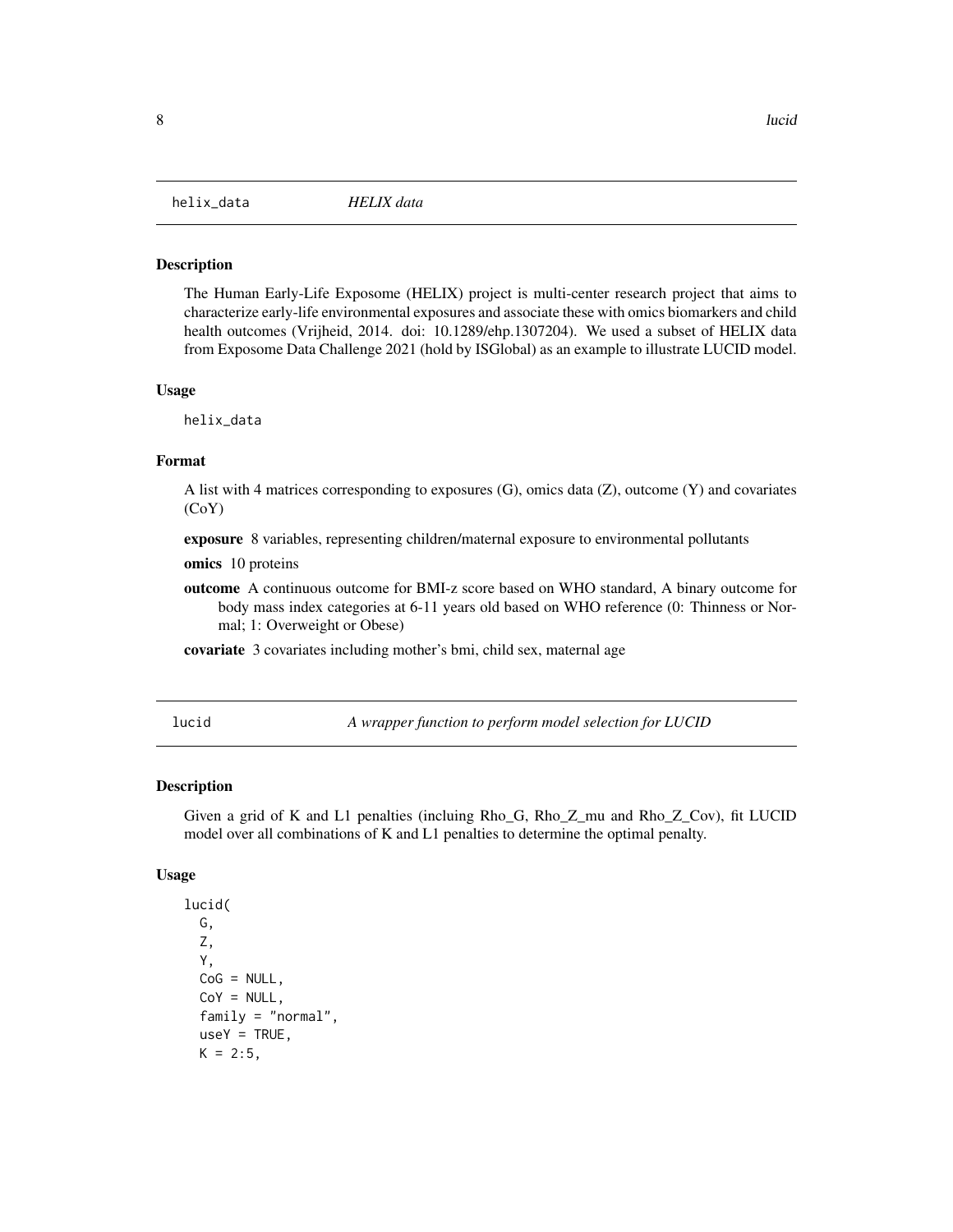lucid **9** Number 2014 19:30 19:30 19:30 19:30 19:30 19:30 19:30 19:30 19:30 19:30 19:30 19:30 19:30 19:30 19:30 19:30 19:30 19:30 19:30 19:30 19:30 19:30 19:30 19:30 19:30 19:30 19:30 19:30 19:30 19:30 19:30 19:30 19:30 19

```
Rho_G = 0,
Rho_Z_M = 0,
Rho_ZCov = 0,
...
```
# Arguments

)

| G         | Exposures, a numeric vector, matrix, or data frame. Categorical variable should<br>be transformed into dummy variables. If a matrix or data frame, rows represent<br>observations and columns correspond to variables.      |
|-----------|-----------------------------------------------------------------------------------------------------------------------------------------------------------------------------------------------------------------------------|
| Ζ         | Omics data, a numeric matrix or data frame. Rows correspond to observations<br>and columns correspond to variables.                                                                                                         |
| Υ         | Outcome, a numeric vector. Categorical variable is not allowed. Binary outcome<br>should be coded as 0 and 1.                                                                                                               |
| CoG       | Optional, covariates to be adjusted for estimating the latent cluster. A numeric<br>vector, matrix or data frame. Categorical variable should be transformed into<br>dummy variables.                                       |
| CoY       | Optional, covariates to be adjusted for estimating the association between latent<br>cluster and the outcome. A numeric vector, matrix or data frame. Categorical<br>variable should be transformed into dummy variables.   |
| family    | Distribution of outcome. For continuous outcome, use "normal"; for binary<br>outcome, use "binary". Default is "normal".                                                                                                    |
| useY      | Flag to include information of outcome when estimating the latent cluster. De-<br>fault is TRUE.                                                                                                                            |
| K         | Number of latent clusters. An integer greater or equal to 2.                                                                                                                                                                |
| Rho_G     | A scalar or a vector. Penalty to conduct LASSO regularization and obtain a<br>sparse estimation for effect of exposures. If a vector, lucid will fit lucid model<br>over the grid of penalties.                             |
| Rho_Z_Mu  | A scalar or a vector. Penalty to conduct LASSO regularization and obtain a<br>sparse estimation of cluster-specific mean for omics data. If a vector, lucid will<br>fit lucid model over the grid of penalties.             |
| Rho_Z_Cov | Penalty to conduct graphic LASSO regularization and obtain a sparse estima-<br>tion of cluster-specific variance-covariance matrices for omics data. If a vector,<br>lucid will fit lucid model over the grid of penalties. |
| $\cdots$  | Other parameters passed to est. lucid                                                                                                                                                                                       |

# Value

A list:

| best model | the best model over different combination of tuning parameters                |
|------------|-------------------------------------------------------------------------------|
| tune list  | a data frame contains combination of tuning parameters and c orresponding BIC |
| res model  | a list of LUCID models corresponding to each combination of tuning parameters |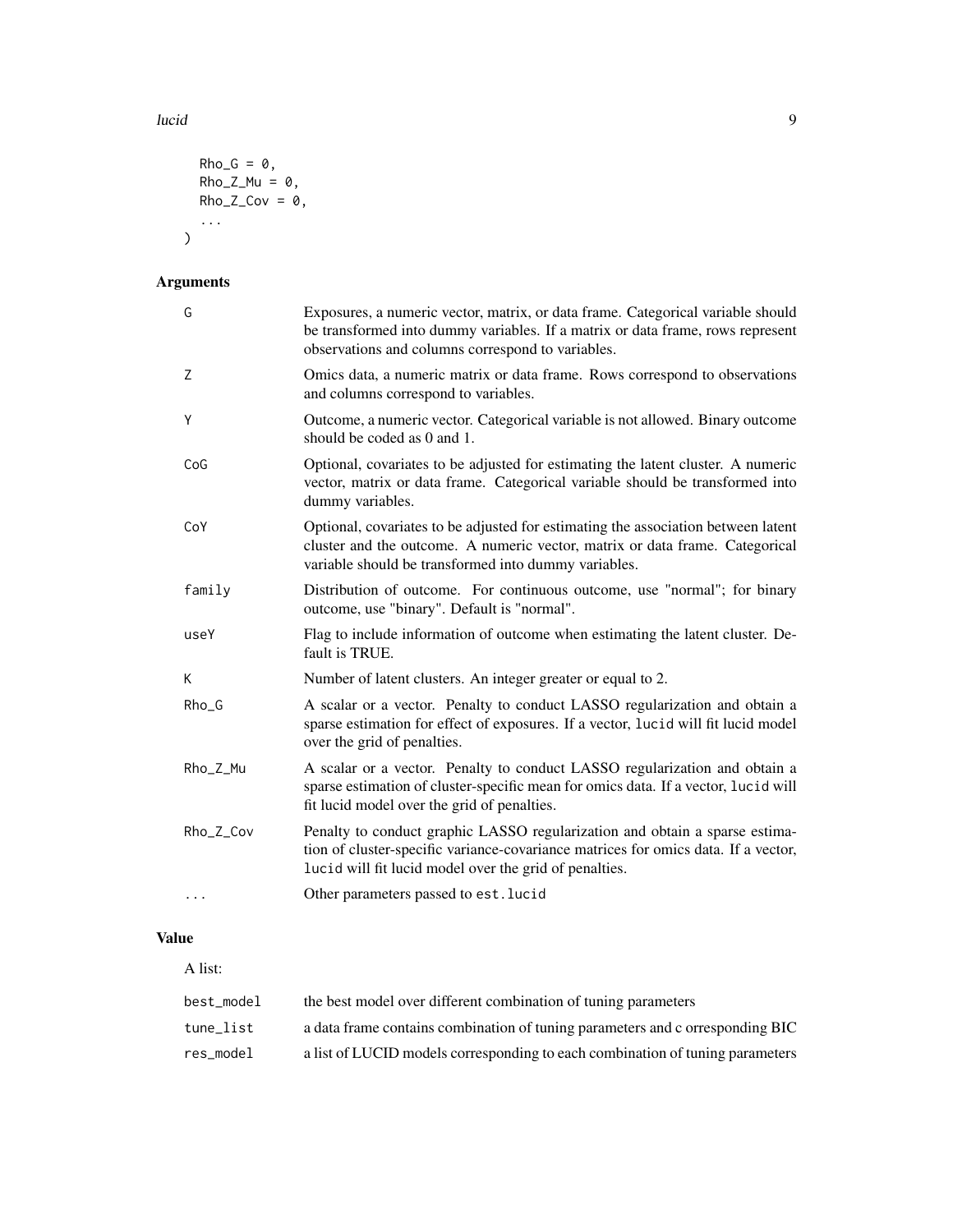#### Examples

```
## Not run:
# use simulated data
G <- sim_data$G
Z <- sim data$Z
Y_normal <- sim_data$Y_normal
# find the optimal model over the grid of K
tune_K <- lucid(G = G, Z = Z, Y = Y_normal, useY = FALSE, tol = 1e-3,
seed = 1, K = 2:5# tune penalties
tune_Rho_G <- lucid(G = G, Z = Z, Y = Y_normal, useY = FALSE, tol = 1e-3,
seed = 1, K = 2, Rho_G = c(0.1, 0.2, 0.3, 0.4)tune_Rho_Z_mu <- lucid(G = G, Z = Z, Y = Y_normal, useY = FALSE, tol = 1e-3,
seed = 1, K = 2, Rho_Z_mu = c(10, 20, 30, 40)tune_Rho_Z_Cov <- lucid(G = G, Z = Z, Y = Y_normal, useY = FALSE, tol = 1e-3,
seed = 1, K = 2, Rho_2c_0v = c(0.1, 0.2, 0.3)
```
## End(Not run)

plot\_lucid *Visualize LUCID model through a Sankey diagram*

### Description

In the Sankey diagram, each node either represents a variable (exposure, omics or outcome) or a latent cluster. Each line represents an association. The color of the node represents variable type, either exposure, omics or outcome. The width of the line represents the effect size of a certain association; the color of the line represents the direction of a certain association.

#### Usage

```
plot_lucid(
  x,
  G_color = "dimgray",
  X_{color} = "#eb8c30"Z_{\text{color}} = "#2fa4da",
  Y_{color} = "#afa58e",pos_link_color = "#67928b",
  neg_link_color = "#d1e5eb",
  fontsize = 7\lambda
```
### Arguments

x A LUCID model fitted by [est.lucid](#page-2-1)

<span id="page-9-0"></span>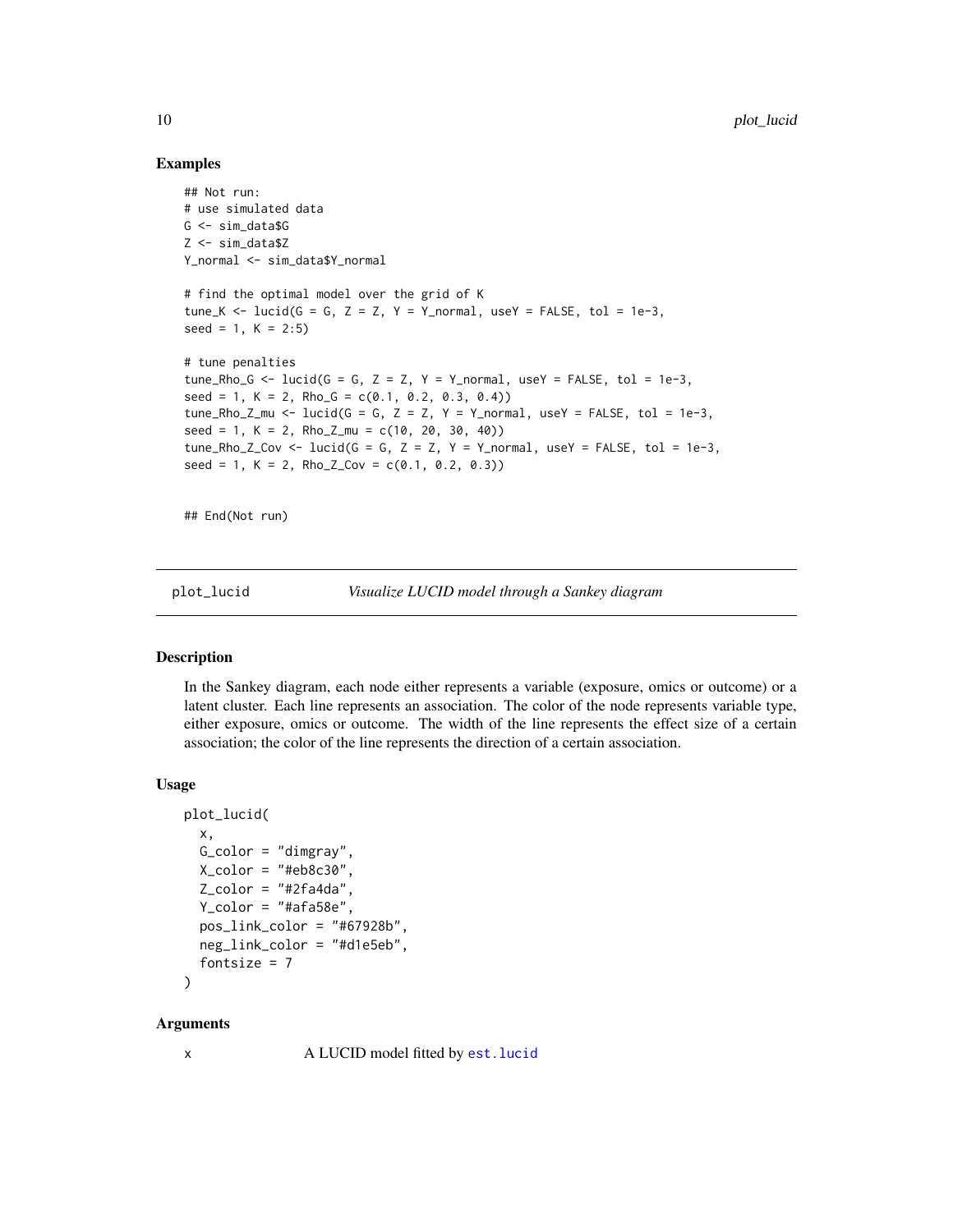<span id="page-10-0"></span>

| G_color  | Color of node for exposure                                       |
|----------|------------------------------------------------------------------|
| X_color  | Color of node for latent cluster                                 |
| Z color  | Color of node for omics data                                     |
| Y color  | Color of node for outcome                                        |
|          | pos_link_color Color of link corresponds to positive association |
|          | neg_link_color Color of link corresponds to negative association |
| fontsize | Font size for annotation                                         |

#### Value

A DAG graph created by [sankeyNetwork](#page-0-0)

#### Examples

```
## Not run:
# prepare data
G <- sim_data$G
Z <- sim_data$Z
Y_normal <- sim_data$Y_normal
Y_binary <- sim_data$Y_binary
cov <- sim_data$Covariate
# plot lucid model
fit1 <- est.lucid(G = G, Z = Z, Y = Y normal, CoY = NULL, family = "normal",K = 2, seed = 1008)
plot_lucid(fit1)
# change node color
plot_lucid(fit1, G_color = "yellow")
plot_lucid(fit1, Z_color = "red")
# change link color
plot_lucid(fit1, pos_link_color = "red", neg_link_color = "green")
## End(Not run)
```
predict\_lucid *Predict cluster assignment and outcome based on LUCID model*

#### Description

Predict cluster assignment and outcome based on LUCID model

# Usage

```
predict_lucid(model, G, Z, Y = NULL, CoG = NULL, CoY = NULL, response = TRUE)
```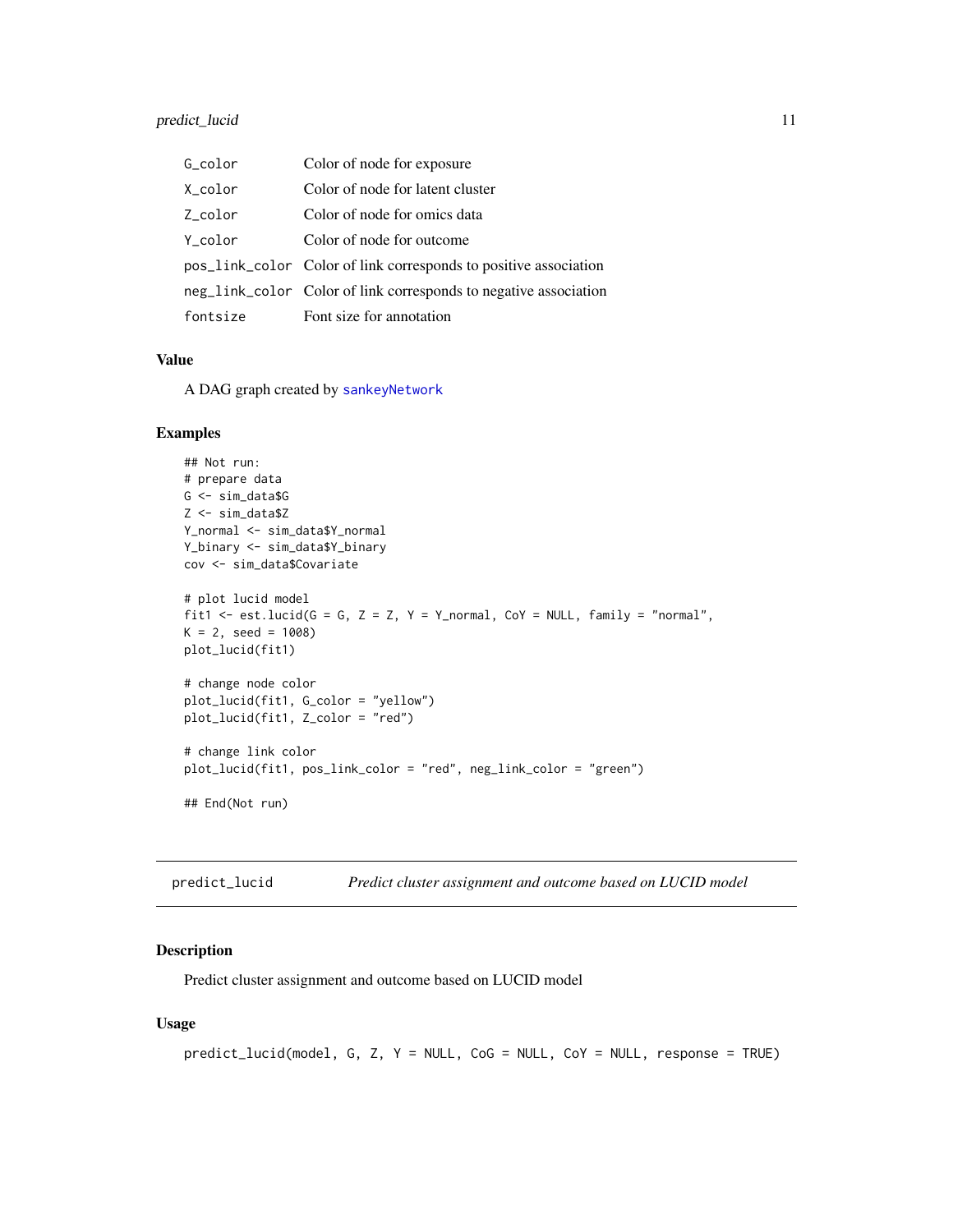### <span id="page-11-0"></span>Arguments

| model    | A model fitted and returned by est. lucid                                                                                                                                                                                 |
|----------|---------------------------------------------------------------------------------------------------------------------------------------------------------------------------------------------------------------------------|
| G        | Exposures, a numeric vector, matrix, or data frame. Categorical variable should<br>be transformed into dummy variables. If a matrix or data frame, rows represent<br>observations and columns correspond to variables.    |
| Z        | Omics data, a numeric matrix or data frame. Rows correspond to observations<br>and columns correspond to variables.                                                                                                       |
| Y        | Outcome, a numeric vector. Categorical variable is not allowed. Binary outcome<br>should be coded as $0$ and $1$ .                                                                                                        |
| CoG      | Optional, covariates to be adjusted for estimating the latent cluster. A numeric<br>vector, matrix or data frame. Categorical variable should be transformed into<br>dummy variables.                                     |
| CoY      | Optional, covariates to be adjusted for estimating the association between latent<br>cluster and the outcome. A numeric vector, matrix or data frame. Categorical<br>variable should be transformed into dummy variables. |
| response | If TRUE, when predicting binary outcome, the response will be returned. If<br>FALSE, the linear predictor is returned.                                                                                                    |

# Value

A list contains predicted latent cluster and outcome for each observation

# Examples

```
## Not run:
# prepare data
G <- sim_data$G
Z <- sim_data$Z
Y_normal <- sim_data$Y_normal
# fit lucid model
fit1 <- est.lucid(G = G, Z = Z, Y = Y_normal, K = 2, family = "normal")
# prediction on training set
pred1 <- predict_lucid(model = fit1, G = G, Z = Z, Y = Y_normal)
pred2 <- predict_lucid(model = fit1, G = G, Z = Z)
## End(Not run)
```
print.lucid *Print the output of* est.lucid

# Description

Print the output of est.lucid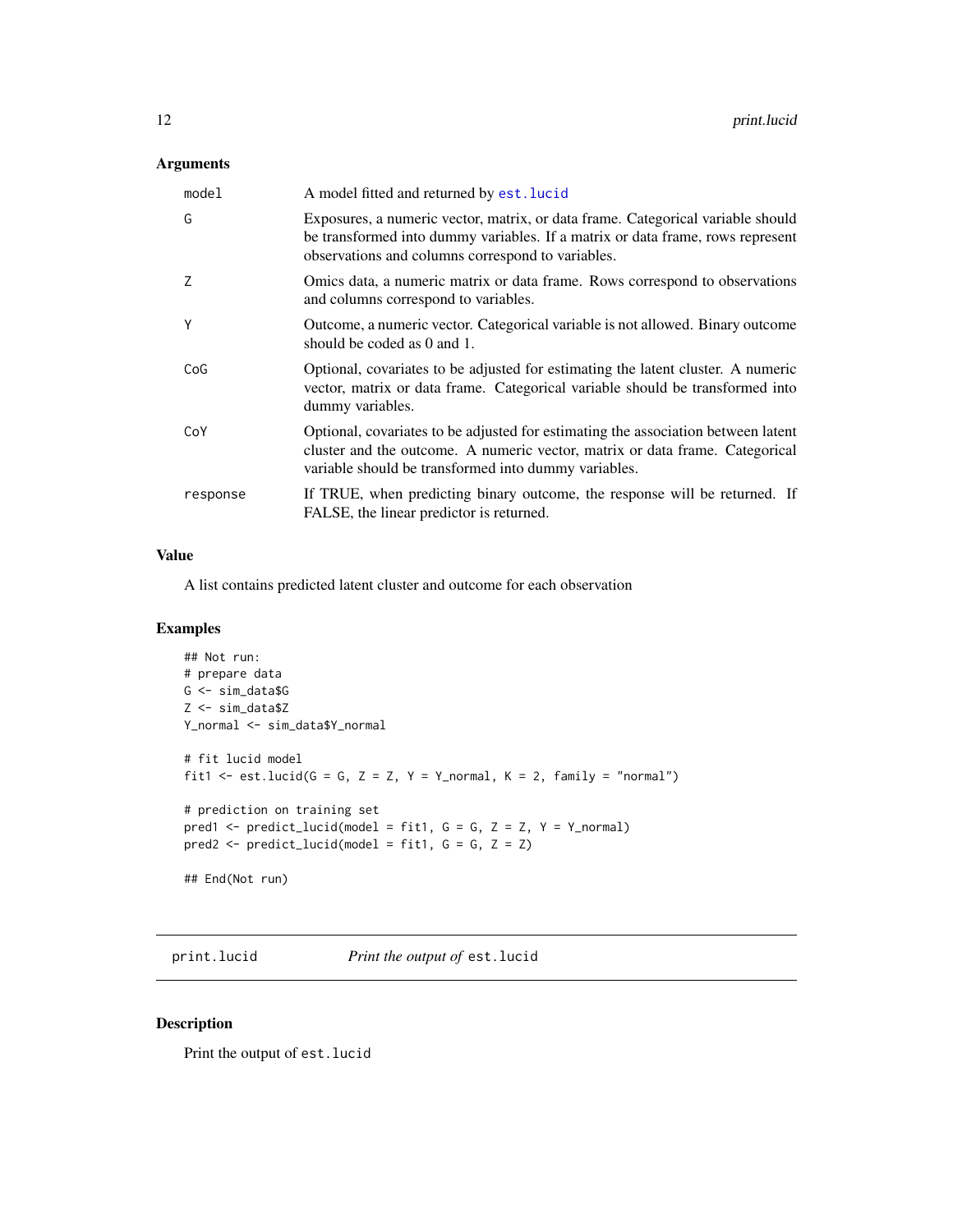# <span id="page-12-0"></span>print.sumlucid 13

#### Usage

## S3 method for class 'lucid'  $print(x, \ldots)$ 

### Arguments

|         | An object of LUCID model, returned by est. lucid |
|---------|--------------------------------------------------|
| $\cdot$ | Other arguments to be passed to print            |

print.sumlucid *Print the output of LUCID in a nicer table*

# Description

Print the output of LUCID in a nicer table

# Usage

## S3 method for class 'sumlucid'  $print(x, \ldots)$ 

# Arguments

|                         | An object returned by summary. lucid   |
|-------------------------|----------------------------------------|
| $\cdot$ $\cdot$ $\cdot$ | Other parameters to be passed to print |

sim\_data *A simulated dataset for LUCID*

# Description

This is an example dataset to illustrate LUCID model. It is simulated by assuming there are 2 latent clusters in the data. We assume the exposures are associated with latent cluster which ultimately affects the PFAS concentration and liver injury in children. The latent clusters are also characterized by differential levels of metabolites.

#### Usage

sim\_data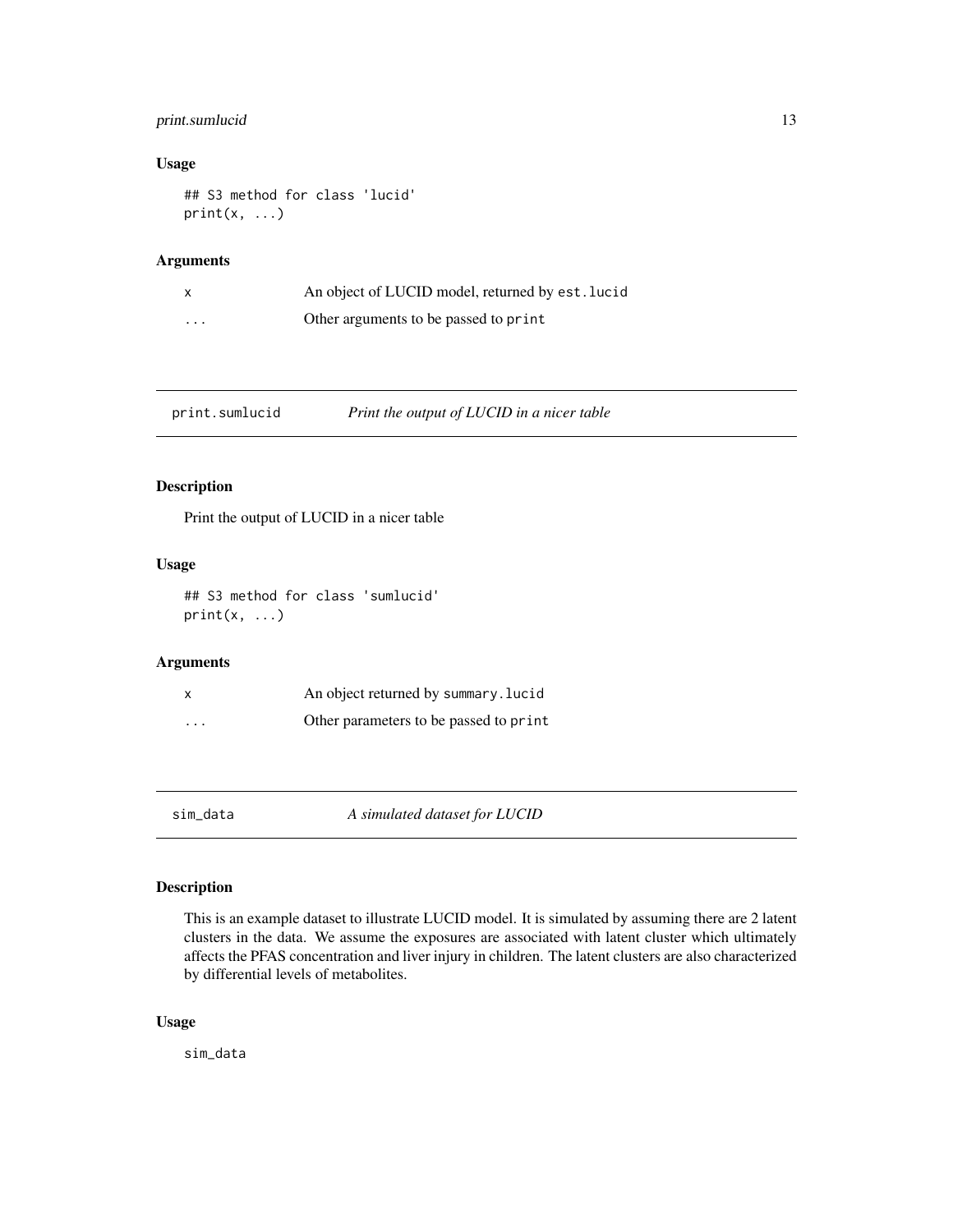### Format

A list with 5 matrices corresponding to exposures (G), omics data (Z), a continuous outcome, a binary outcome and 2 covariates (can be used either as CoX or CoY). Each matrice contains 2000 observations.

- G 10 exposures
- Z 10 metabolites
- Y\_normal Outcome, PFAS concentration in children
- Y\_bninary Bianry outcome, liver injury status
- Covariates 2 continous covariates, can be treated as either CoX or CoY
- X Latent clusters

summary\_lucid *Summarize results of LUCID model*

#### Description

Summarize results of LUCID model

#### Usage

summary\_lucid(object, boot.se = NULL)

#### Arguments

| object  | A LUCID model fitted by est. lucid                                                     |
|---------|----------------------------------------------------------------------------------------|
| boot.se | An object returned by boot lucid, which contains the bootstrap confidence<br>intervals |

### Examples

```
## Not run:
# use simulated data
G <- sim_data$G
Z <- sim_data$Z
Y_normal <- sim_data$Y_normal
# fit lucid model
fit1 <- est.lucid(G = G, Z = Z, Y = Y normal, family = "normal", K = 2,
seed = 1008)
# conduct bootstrap resampling
boot1 <- boot.lucid(G = G, Z = Z, Y = Y_normal, model = fit1, R = 100)
# summarize lucid model
summary_lucid(fit1)
```
<span id="page-13-0"></span>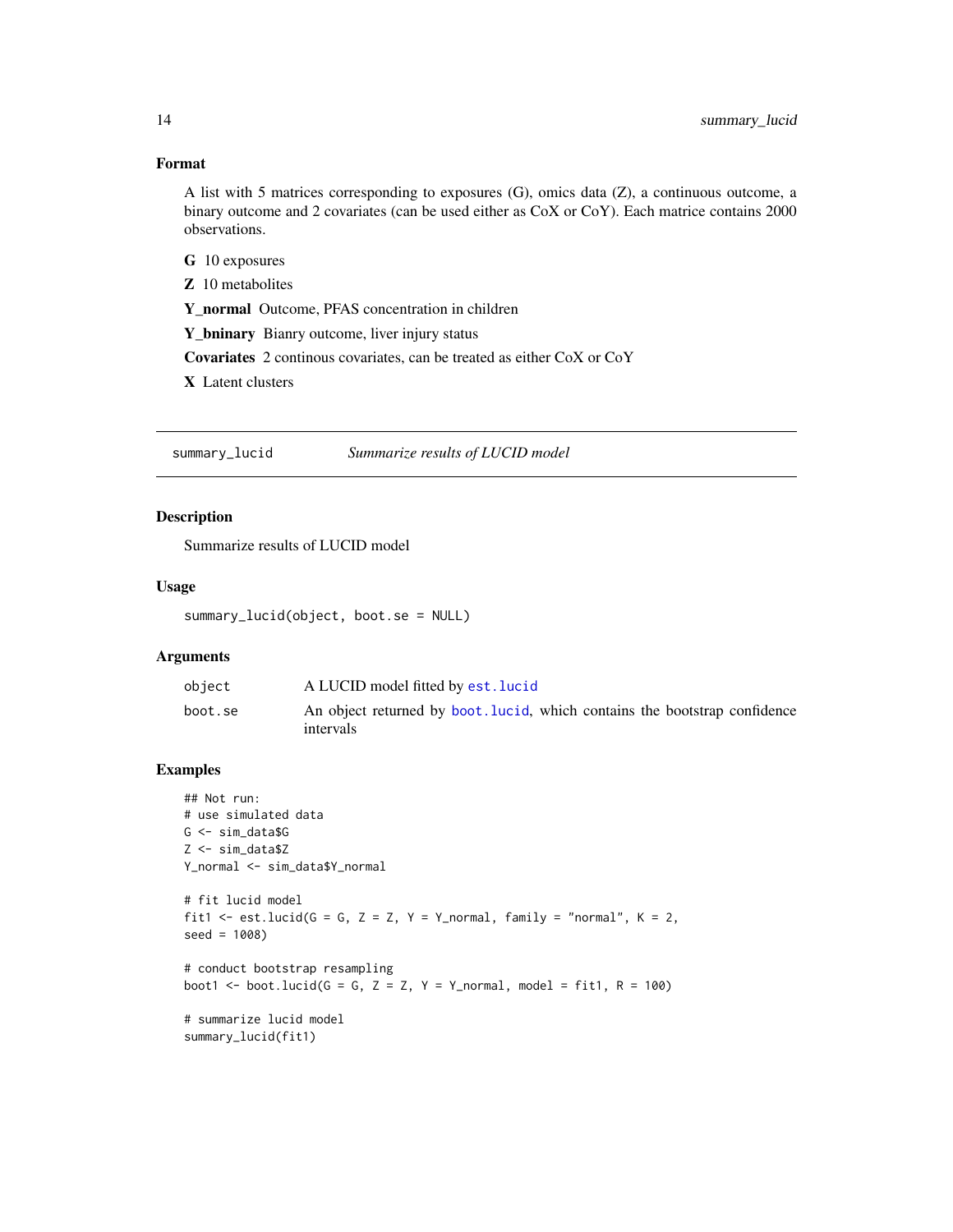# summary\_lucid 15

```
# summarize lucid model with bootstrap CIs
summary_lucid(fit1, boot.se = boot1)
```
## End(Not run)